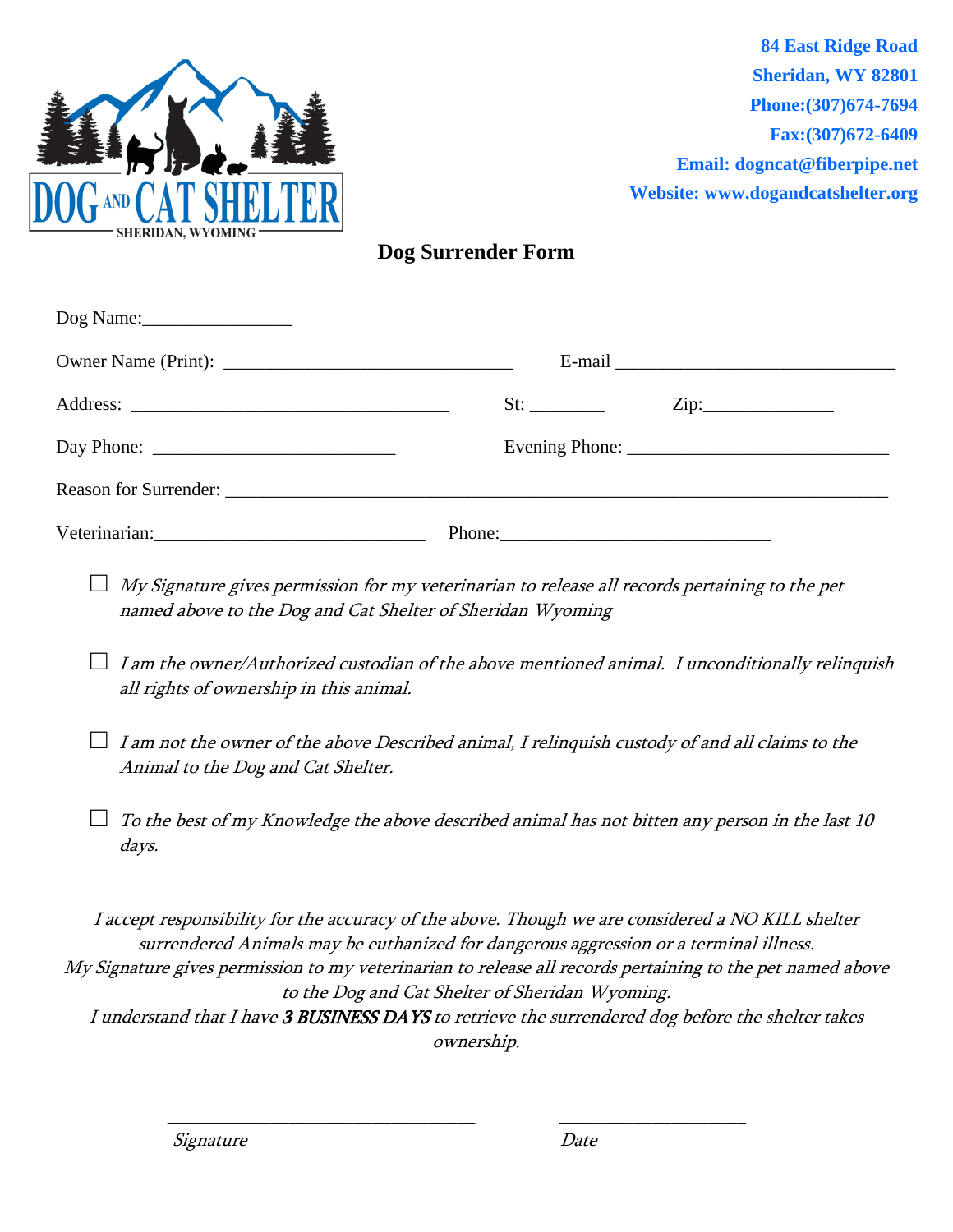## **Dog Information Form**

Please answer the following questions pertaining to the dog you are surrendering. This information will be extremely helpful to us so that we may place it in a suitable home. By giving the new/prospective owners an overall history of this animal, the transition to its new home will be less stressful. When completing this form, please include all behaviors of the animal, even those that are negative.

| Dog's Name:                                                                                                          |                                                                                                      |
|----------------------------------------------------------------------------------------------------------------------|------------------------------------------------------------------------------------------------------|
|                                                                                                                      |                                                                                                      |
| Male / Female Spayed/Neutered? Y / N                                                                                 |                                                                                                      |
|                                                                                                                      |                                                                                                      |
|                                                                                                                      |                                                                                                      |
|                                                                                                                      | How long have you owned the dog?                                                                     |
| Is the dog tolerant of:<br>Grooming? Y / N / Don't Know<br>Cats? Y / N / Don't Know<br>Strangers? Y / N / Don't Know | Other Dogs? $Y / N /$ Don't Know<br>Children? Y / N / Don't Know<br>Ears Cleaned? Y / N / Don't Know |
| Is the dog housebroken? Totally<br>Partially                                                                         | Some accidents<br>Not Housebroken                                                                    |
| Does the dog enjoy Car rides? $Y / N$ Swimming? $Y / N$ Walking, Running? $Y / N$ Fetch? $Y / N$                     |                                                                                                      |
| Was the dog an only animal? $Y / N$                                                                                  | Other animals in home:                                                                               |
|                                                                                                                      |                                                                                                      |
|                                                                                                                      |                                                                                                      |
| Does the Dog know basic commands? (Circle all that apply)<br>Sit<br>Down<br>Stay                                     | Come<br>Heel                                                                                         |